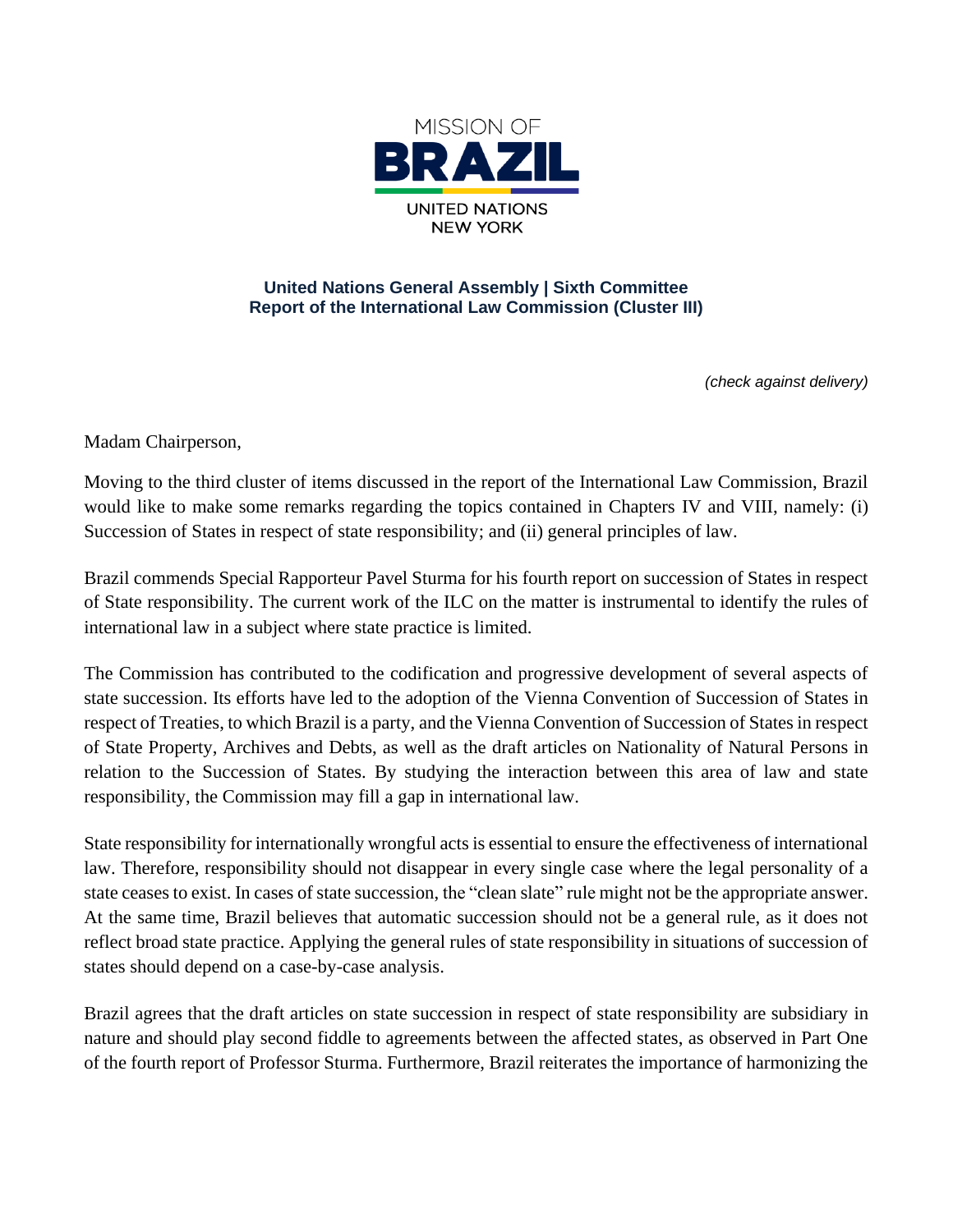current efforts of the Commission on the subject with its previous works, not only in respect of state succession but also state responsibility.

Brazil supports the views expressed in the Report on the importance of taking into account more geographically diverse sources of State practice. Moreover, we consider that the outcome for this topic does not necessarily need to be in the form of draft articles, and that a set of draft guidelines or draft principles could be preferrable.

## Madam Chairperson,

I now turn to the topic of general principles of law. Brazil commends the Special Rapporteur, Mr. Marcelo Vázquez-Bermúdez, for his insightful and well-researched second report. I would also like to express Brazil's appreciation to the Secretariat for its memorandum surveying the case law of international tribunals on the matter.

Brazil highlights the great importance of general principles of law (GPL) as a primary source of international law. Noting that the ILC has done impressive work to clarify several legal aspects of other sources, such as treaties and customary international law, the current study on GPL is not only timely, but needed. It fills a gap in the ILC work on sources and helps to clarify Article 38, paragraph 1 (c) of the Statute of the International Court of Justice.

For a general principle of law to exist, it must be recognized by the international community, and particularly by states. In this regard, Brazil concurs with the notion contained in draft conclusion 2. We are pleased to see that the Rapporteur avoided the use of the outdated expression "civilized nations", which is contained in the ICJ Statute. The term "civilized nations" runs counter the core values and principles of this Organization and should have no place in the Commission or in a court of law.

The ILC adopted instead the formulation "community of nations". While noting that this terminology is reflected in other instruments – such as the International Covenant on Civil and Political Rights - , Brazil would encourage the use of more precise terminology, to reflect the primary role of states in the formation of international law.

Brazil supports the criteria adopted by the ILC in draft conclusion 4 for the identification of a GPL derived from national legal systems. It is particularly important to ensure that this assessment involves a careful analysis of the different legal systems and regions of the world. Similarly, on draft conclusion 5, Brazil agrees with the Special Rapporteur that the comparative analysis of legal systems must be wide and representative.

For a comparative analysis to be representative, it must not only cover as many legal systems as possible. It also needs to be geographically and linguistically diverse. As a Portuguese speaking country, Brazil attaches great importance to this matter. To this date, materials from Portuguese speaking countries are